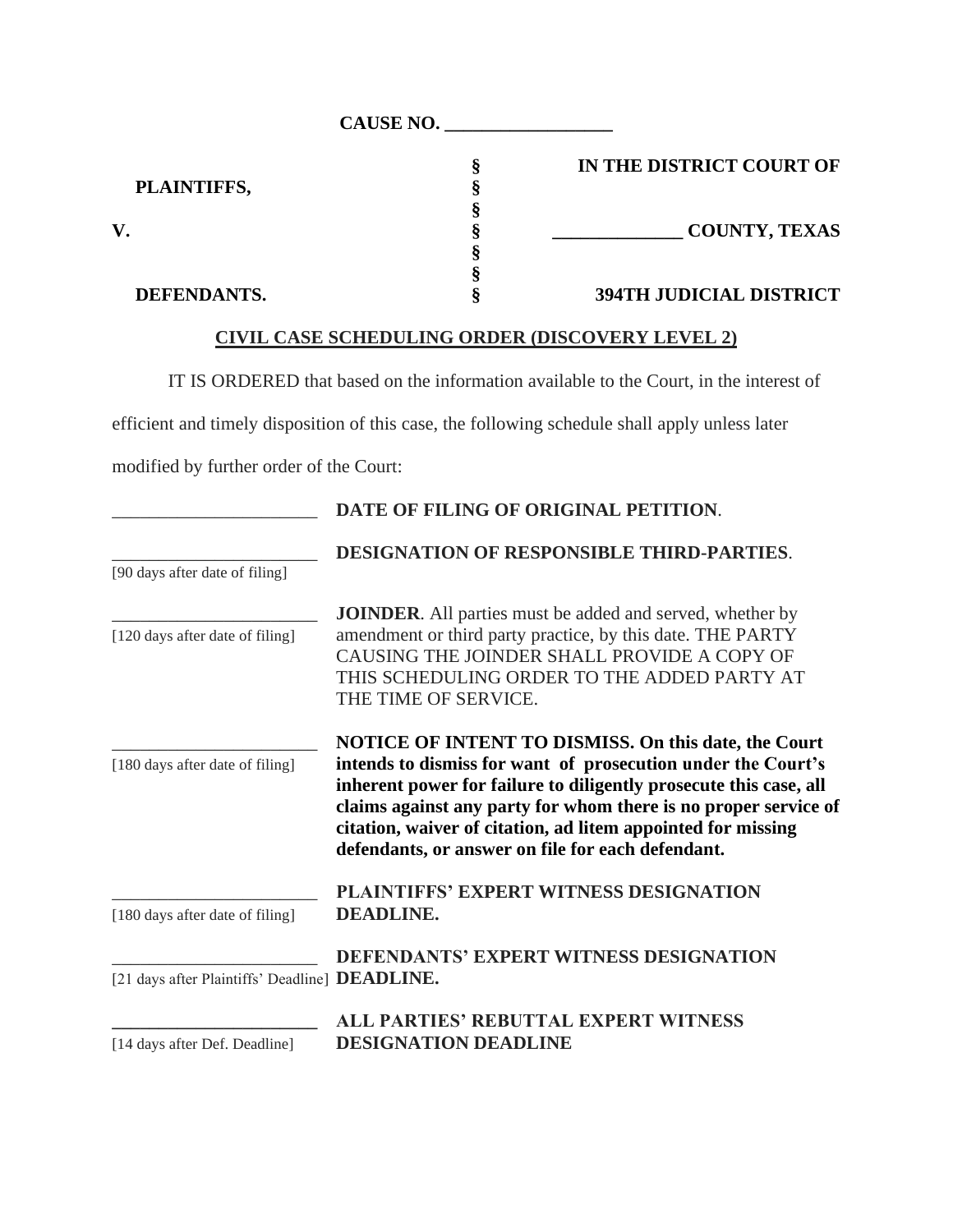|                                 | <b>DISCOVERY REQUESTS.</b> All discovery requests                                                                                                                                                                       |
|---------------------------------|-------------------------------------------------------------------------------------------------------------------------------------------------------------------------------------------------------------------------|
| [240 days after date of filing] | and deposition notices must be propounded by this date. Counsel<br>may initiate discovery beyond this deadline by agreement.<br>Incomplete discovery will not delay the trial date.                                     |
|                                 | <b>DEPOSITION AND DISCOVERY DEADLINE.</b> All noticed<br>[30 days after Discovery Requests] depositions shall be completed and discovery answered and<br>supplemented by this date.                                     |
|                                 | <b>AFFIRMATIVE PLEADINGS.</b> All amendments and<br>[30 days after Discovery Deadline] supplements seeking affirmative relief or advancing defenses, must<br>be filed by this date.                                     |
| [14 days after Aff. Pleadings]  | <b>RESPONSIVE PLEADINGS.</b> Deadline for filing additional<br>pleadings that do not seek additional affirmative relief, that are<br>directly responsive to any timely filed affirmative pleadings by<br>other parties. |
| [14 days after Resp. Pleadings] | <b>DISPOSITIVE MOTIONS.</b> All dispositive motions, including<br>summary judgment motions, must be filed on or before this date.<br>Mediation process must be completed on or before this date.                        |

**PRETRIAL HEARING**. All pending motions, including remaining dispositive motions shall be considered at this time. The hearing shall be set for 9:00 AM on the designated date, not to occur sooner than 21 days after Dispositive Motion deadline. This date shall be set by separate order of the Court.

| 30 days after Pretrial Hearing | <b>MEDIATION DEADLINE.</b> Mediation process must be<br>completed on or before this date.                                                                                                                              |
|--------------------------------|------------------------------------------------------------------------------------------------------------------------------------------------------------------------------------------------------------------------|
| 30 days after Pretrial Hearing | <b>TRIAL READY.</b> The Parties shall be prepared and ready for trial<br>by this date. The parties shall exchange witness and exhibit lists by<br>this date. Trial may be scheduled at any time on or after this date. |

## **NOTICE OF INTENT TO DISMISS ON "TRIAL READY" DATE. THIS CASE WILL BE DISMISSED FOR WANT OF PROSECUTION under the Court's inherent power for failure to diligently prosecute this case, if, prior to Trial Ready date, mediation is not completed.**

14 days after Trial Ready date **OBJECTIONS.** Deadline for filing objections to witnesses and exhibits.

**PRETRIAL CONFERENCE**. Parties shall be prepared to discuss all aspects of trial with the court on this date. All objections to witnesses and exhibits shall be considered at this time. The hearing shall be set for 9:00 AM on the designated date. This date shall be set by separate order of the Court.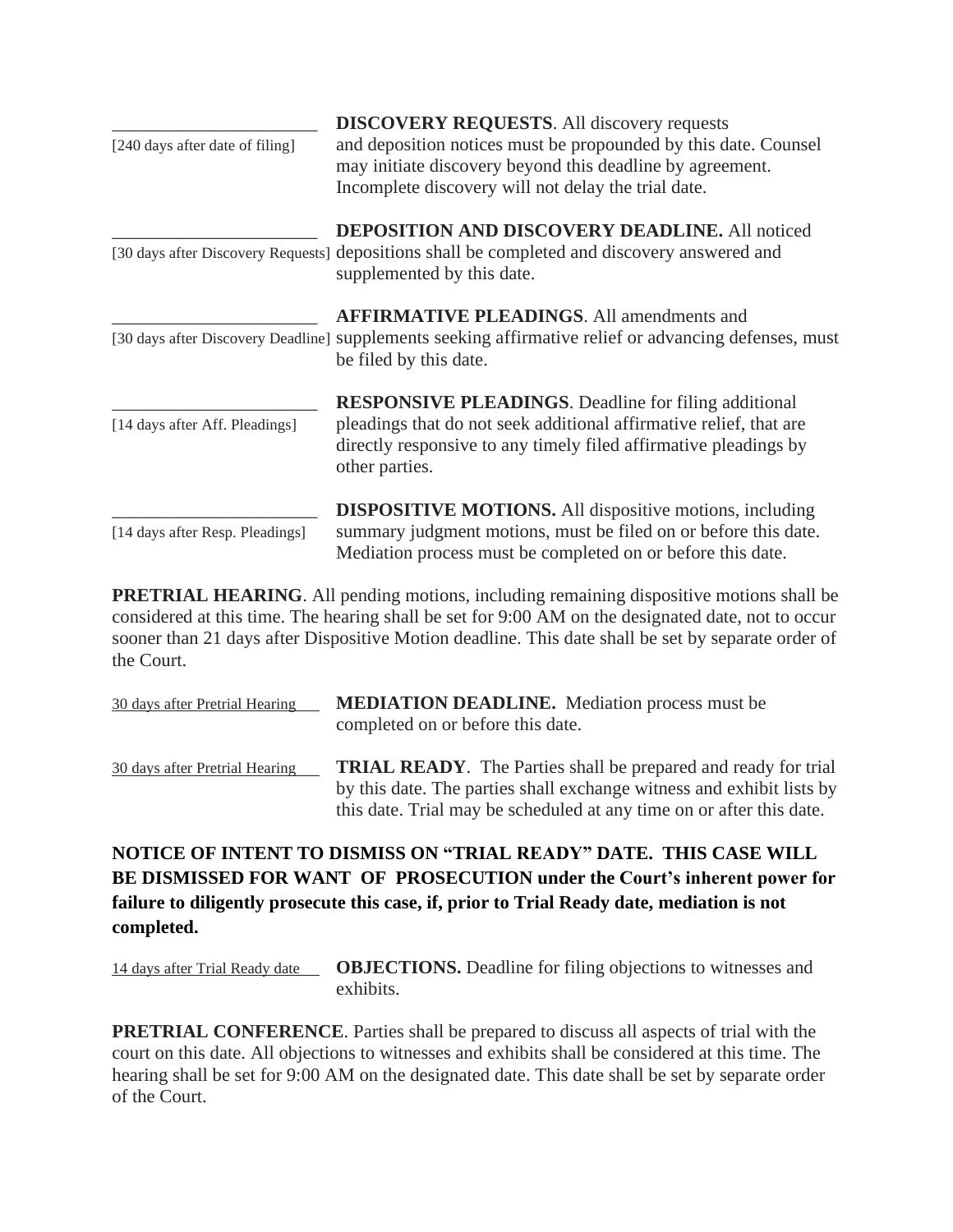14 days before Trial **SUBMISSION OF TRIAL INFORMATION.** Electronic copies of all exhibits shall be produced to the Court, on a DVD. Digital Files should be labeled as, "Plaintiff John Doe Exh. No. 3," "Defendant Jane Smith Exh. No. 82," and so on. Where appropriate, proposed Jury Charges and Motions in Limine shall be submitted by this date.

**TRIAL.** Exact date of trial shall be set by separate order of the Court.

IT IS, THEREFORE, ORDERED, ADJUDGED AND DECREED that the above-stated deadlines and limitations are in effect during the pendency of this suit. Any deadlines above that fall on a weekend or Texas or Federal holiday, shall carry forward to the next work day. These deadlines may be changed by Rule 11 agreement between counsel, with the exception of Pretrial Conference, Pretrial Hearing, Mediation Deadline, Trial Ready, Submission of Trial Information, and Trial, each of which requires Order of the Court. Rule 11 Agreements will not delay the Trial Ready date or Trial Date.

SIGNED this day of , 2014.

JUDGE PRESIDING

## **APPROVED AND AGREED:**

Name: Name: Counsel for: Counsel for:

Name: Name: Counsel for: Counsel for:

Name: Name: Counsel for: Counsel for:

PLAINTIFFS: DEFENDANTS: